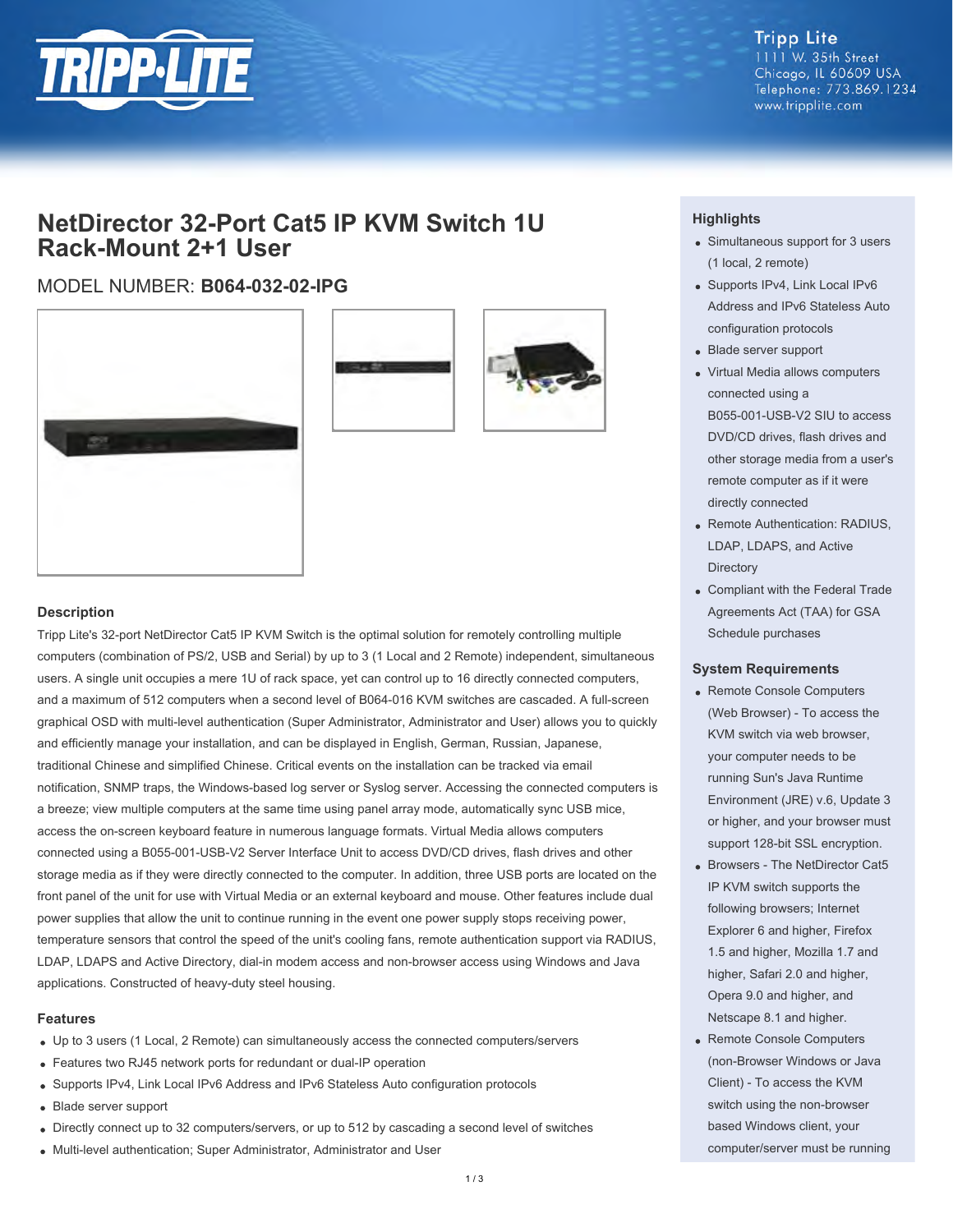

## **Tripp Lite**

1111 W. 35th Street Chicago, IL 60609 USA Telephone: 773.869.1234 www.tripplite.com

- Advanced encryption technologies 1024 bit RSA; 56 bit DES; 256 bit AES and 128 bit SSL
- View multiple ports at the same time using the panel array mode feature
- Virtual Media allows computers connected to the KVM using a B055-001-USB-V2 SIU to access DVD/CD drives, flash drives and other storage media from a user's remote computer as if it were directly connected
- An additional three USB ports are located on the front of the KVM for the sharing of USB peripherals.
- Remote authentication support; RADIUS, LDAP, LDAPS and Active Directory
- Track critical events on the installation via email notification, SNMP traps, Windows-based Log Server or Syslog server
- Dual power supplies allow the unit to continue running in the event one power supply ceases to receive power
- Built-in sensors increase/decrease the speed of the unit's cooling fans according to the temperature
- Dial-in / Dial-out modem support
- Graphical OSD can be displayed in English, German, Russian, Japanese, traditional Chinese and simplified Chinese
- Features an on-screen keyboard with numerous language formats
- Supports 10Base-T, 100Base-T, 1000Base-T, Auto-Sense, TCP/IP, HTTP, DNS, DHCP, UDP, ARP and Ping
- Compliant with the Federal Trade Agreements Act (TAA) for GSA Schedule purchases
- Compatible with all major operating systems
- Constructed of heavy-duty steel housing

# **Specifications**

| <b>General Info</b>            |                            |
|--------------------------------|----------------------------|
| <b>RoHS</b>                    | Y                          |
| <b>OVERVIEW</b>                |                            |
| <b>Users</b>                   | 3                          |
| Port Control                   | Push Buttons, Hotkeys, OSD |
| Max CPU                        | 512                        |
| <b>PC/Server Connections</b>   | VGA; USB; PS/2; Serial     |
| Cat5 KVM Switch                | Yes                        |
| <b>IP Remote Access</b>        | Yes                        |
| Style                          | 1U Rackmount               |
| <b>PHYSICAL</b>                |                            |
| Unit Dimensions (hwd /<br>in.) | $1.75 \times 17 \times 16$ |
| Unit Dimensions (hwd /<br>cm)  | 4.45 x 43.18 x 40.64       |
| Unit Weight (lbs.)             | 17                         |
| Unit Weight (kg)               | 7.71                       |

Windows, and DirectX 7.0 or higher must be installed. To access the non-browser based Java client, your computer must be running Sun's Java Runtime Environment (JRE) v.6, Update 3 or higher.

- Connected Computers/Servers Computers/servers being connected to the KVM switch must have a VGA port and USB or PS/2 Keyboard and Mouse ports.
- Operating Systems Compatible with all major operating systems

#### **Package Includes**

- B064-032-02-IPG (2+1 User) NetDirector Cat5 IP KVM switch
- (x2) C5 to 5-15P power cords
- CD with owner's manual, quick start guide and device files
- Quick start guide
- RJ45 to DB9 adapter for dial-In modem functionality
- USB/PS/2 combo console cable kit
- Grounding wire
- Set of foot pads
- Rackmount hardware